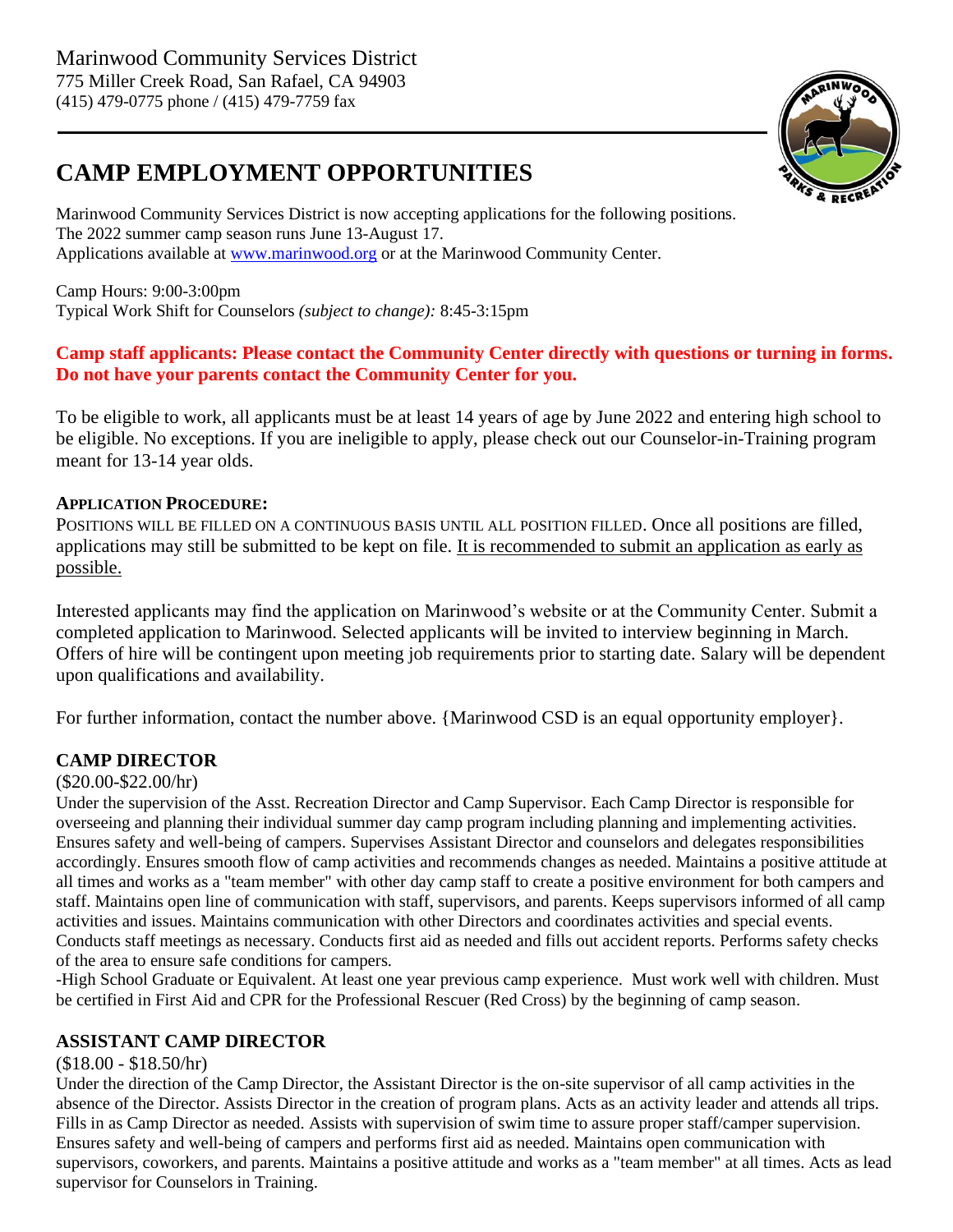-High School Graduate or Equivalent. Must work well with children. Must be certified in First Aid and CPR for the Professional Rescuer (Red Cross) by the beginning of camp season.

### **SENIOR COUNSELOR**

#### (\$17.00-\$17.50/hr)

The Senior Counselor position is for returning counselors or those with previous childcare or camp experience who exhibit the following qualities: initiative, leadership, maturity, good attitude and flexibility. The senior counselor, in addition to the duties of a regular counselor, also acts as a role model/mentor to other counselors (exudes a positive attitude and strong work ethic), administers positive reinforcement and discipline to campers, takes on the Assistant Director's role when Director or AD are not present, may be asked to help with planning and has the ability to lead entire camp in activities.

-Requires 2 years previous camp experience or high school graduate or equivalent. Must work well with children. Must be certified in First Aid and CPR for the Professional Rescuer (Red Cross) by the beginning of camp season.

### **CAMP COUNSELOR**

#### (\$15.00-\$16.00/hr)

Designed for counselors who have previous childcare or camp experience. Under the direction of the Camp Assistant Director, Camp Director and Camp Supervisor, a camp counselor acts as an activity leader to campers (leads the campers in games, crafts, sports, songs, swim time, and all other camp activities). Must supervise campers at all times and ensure the safety and well-being of the campers. Performs first aid in accordance to Red Cross standards as needed. Maintains open communication with coworkers and supervisors. Responsible for providing a fun, positive and safe experience for campers.

-Must be at least 14 years of age by June 2022 and entering high school to be eligible. Must work well with children. Must be certified in First Aid and CPR for the Professional Rescuer (Red Cross) by the camp season.

### **FLEX COUNSELOR**

#### (\$15.00-15.50/hr)

Designed for counselors who have no previous camp experience or for those who are interested in typically working less than five days per week. Under the direction of the Camp Assistant Director, Camp Director and Camp Supervisor, a flex camp counselor acts as an activity leader to campers (leads the campers in games, crafts, sports, songs, swim time, and all other camp activities). Must supervise campers at all times and ensures the safety and well-being of the campers. The flex counselor works within the camps of their chosen age group and is mentored by camp directors and their camp supervisor. Performs first aid in accordance to Red Cross standards as needed. Maintains open communication with coworkers and supervisors. Responsible for providing a fun, positive and safe experience for campers.

-Must be at least 14 years of age by June 2022 and entering high school to be eligible. Must work well with children. Must be certified in First Aid and CPR for the Professional Rescuer (Red Cross) by the camp season.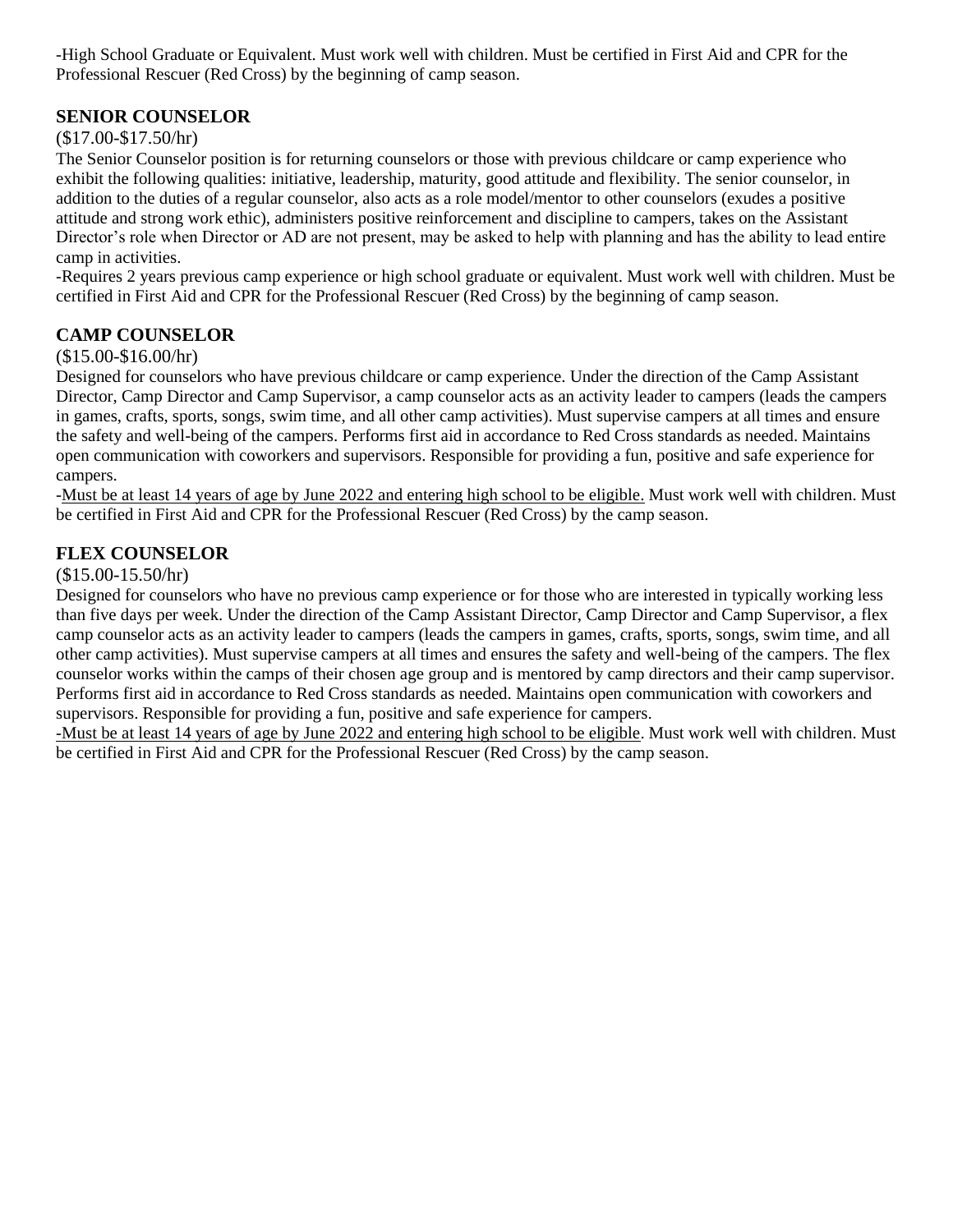## Marinwood Community Services District 775 Miller Creek Road, San Rafael, CA 94903

(415) 479-0775 phone / (415) 479-7759 fax

*Incomplete applications or applications with missing documents will not be accepted. A completed application does not guarantee employment with the Marinwood Community Services District, but may qualify you for an interview.*

| Return your application to:<br><b>Marinwood Community Center</b><br>Attn: Robyn Bruton<br>775 Miller Creek Rd, San Rafael CA 94903                                                                                             |                   | <b>Questions?</b><br>Contact Robyn Bruton - Asst. Rec. Director<br>Phone: (415) 479-0775<br>email: rbruton@marinwood.org                                                                                                      |  |  |
|--------------------------------------------------------------------------------------------------------------------------------------------------------------------------------------------------------------------------------|-------------------|-------------------------------------------------------------------------------------------------------------------------------------------------------------------------------------------------------------------------------|--|--|
| <b>Marinwood Community Center office hours:</b><br>Monday - Friday, 9am-5pm                                                                                                                                                    |                   |                                                                                                                                                                                                                               |  |  |
| Position Applying For: (Check all that apply)<br>attached for your convenience.                                                                                                                                                |                   | Job descriptions and qualifications for each position are available at the Marinwood Community Center and have been                                                                                                           |  |  |
|                                                                                                                                                                                                                                |                   | Director (Graduated HS) _______Assistant Director (Graduated HS) ________Senior Counselor                                                                                                                                     |  |  |
| Camp Counselor <b>COUNGER</b> Flex Counselor                                                                                                                                                                                   |                   |                                                                                                                                                                                                                               |  |  |
| After Care Counselor (2:45-5:15pm)                                                                                                                                                                                             |                   |                                                                                                                                                                                                                               |  |  |
| PRESCHOOL-KINDERGARTEN<br>Today's Date: ______________________                                                                                                                                                                 | <b>GRADES 1-3</b> | <b>GRADES 4-7</b>                                                                                                                                                                                                             |  |  |
| Please write legibly.                                                                                                                                                                                                          |                   |                                                                                                                                                                                                                               |  |  |
| Name: We have a state of the state of the state of the state of the state of the state of the state of the state of the state of the state of the state of the state of the state of the state of the state of the state of th |                   |                                                                                                                                                                                                                               |  |  |
| First                                                                                                                                                                                                                          | Middle            | Last                                                                                                                                                                                                                          |  |  |
|                                                                                                                                                                                                                                |                   |                                                                                                                                                                                                                               |  |  |
|                                                                                                                                                                                                                                |                   | City: City: City: City: City: City: City: City: City: City: City: City: City: City: City: City: City: City: City: City: City: City: City: City: City: City: City: City: City: City: City: City: City: City: City: City: City: |  |  |
|                                                                                                                                                                                                                                |                   |                                                                                                                                                                                                                               |  |  |
|                                                                                                                                                                                                                                |                   |                                                                                                                                                                                                                               |  |  |
|                                                                                                                                                                                                                                |                   |                                                                                                                                                                                                                               |  |  |
|                                                                                                                                                                                                                                |                   |                                                                                                                                                                                                                               |  |  |
|                                                                                                                                                                                                                                |                   | If so, what position & what dates?<br>If so, what position & what dates?                                                                                                                                                      |  |  |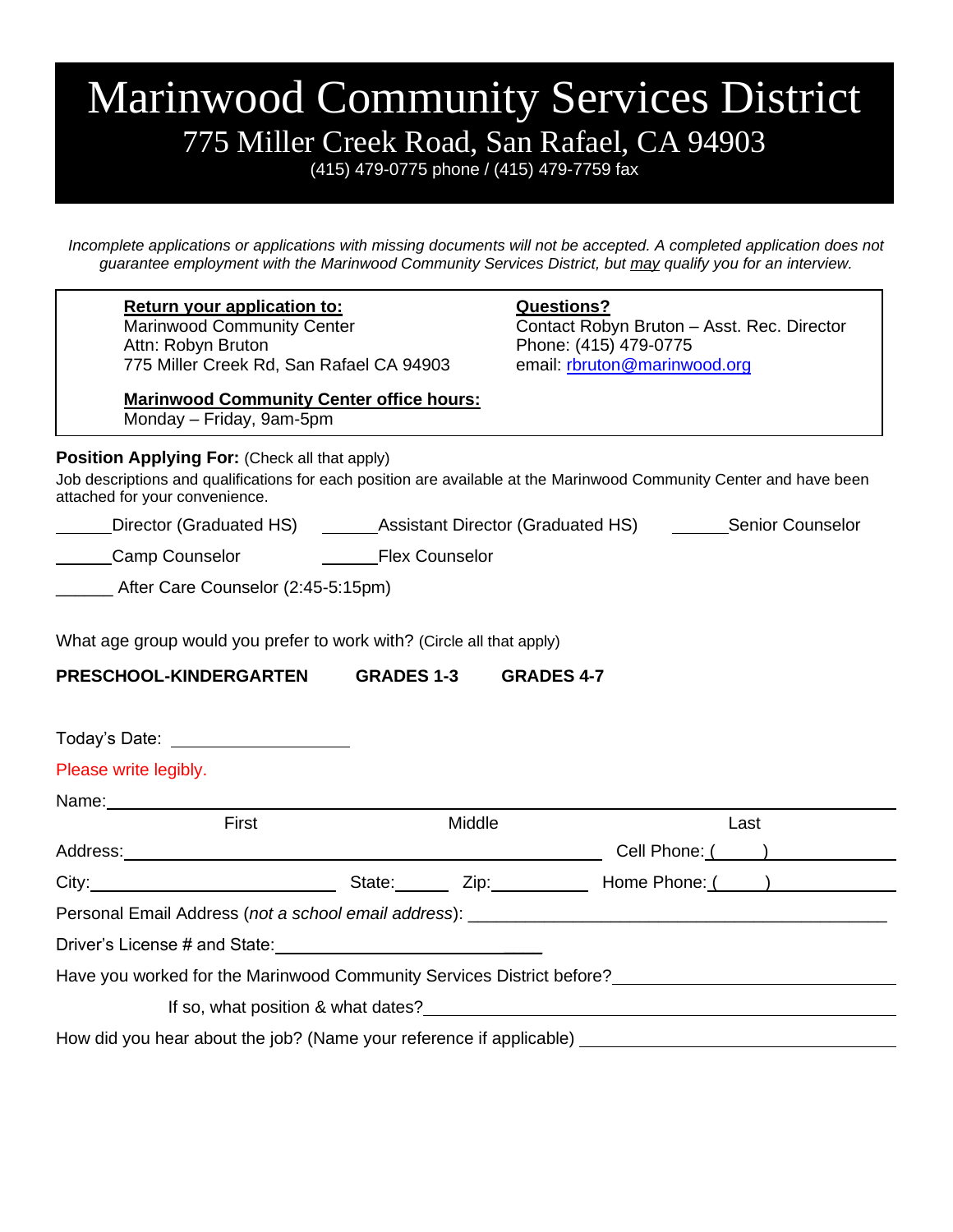# **Page 2 – Education / History / Skills**

### **Education:**

Circle the highest grade completed (as of June 2022):

1 2 3 4 5 6 7 8 9 10 11 12 G.E.D. 13 14 15 16 17 18

Are you at least 15 years of age? YES NO

List your High School, College, Business, Trade, Correspondence or other courses below:

| Name of School & Location | Major Subject of<br>Course Study | Total<br>Sem. Units | Total<br>Quar. Units | List Degree / Certificate Rcvd.<br><b>Including Dates</b> |
|---------------------------|----------------------------------|---------------------|----------------------|-----------------------------------------------------------|
|                           |                                  |                     |                      |                                                           |
|                           |                                  |                     |                      |                                                           |
|                           |                                  |                     |                      |                                                           |

1. Are you at least 18 years of age? YES NO

2. Desired number of hours each week:

3. Do you have any physical conditions which may limit your ability to perform the job you are applying for?

YES NO If yes, please explain

4. Have you, as an adult, ever been convicted of any law violation, excluding minor traffic violations?

NO If yes, please explain example to the state of the No If yes, please explain

5. Have you ever been discharged or asked to resign?

VES \_\_\_\_\_\_\_ NO If yes, please explain\_\_\_\_\_\_\_\_\_\_\_

6. Do you have any relatives working for the Marinwood CSD?

The YES NO If yes, please explain the state of the SNS of the SNS of the SNS of the SNS of the SNS of the SNS of the SNS of the SNS of the SNS of the SNS of the SNS of the SNS of the SNS of the SNS of the SNS of the SNS of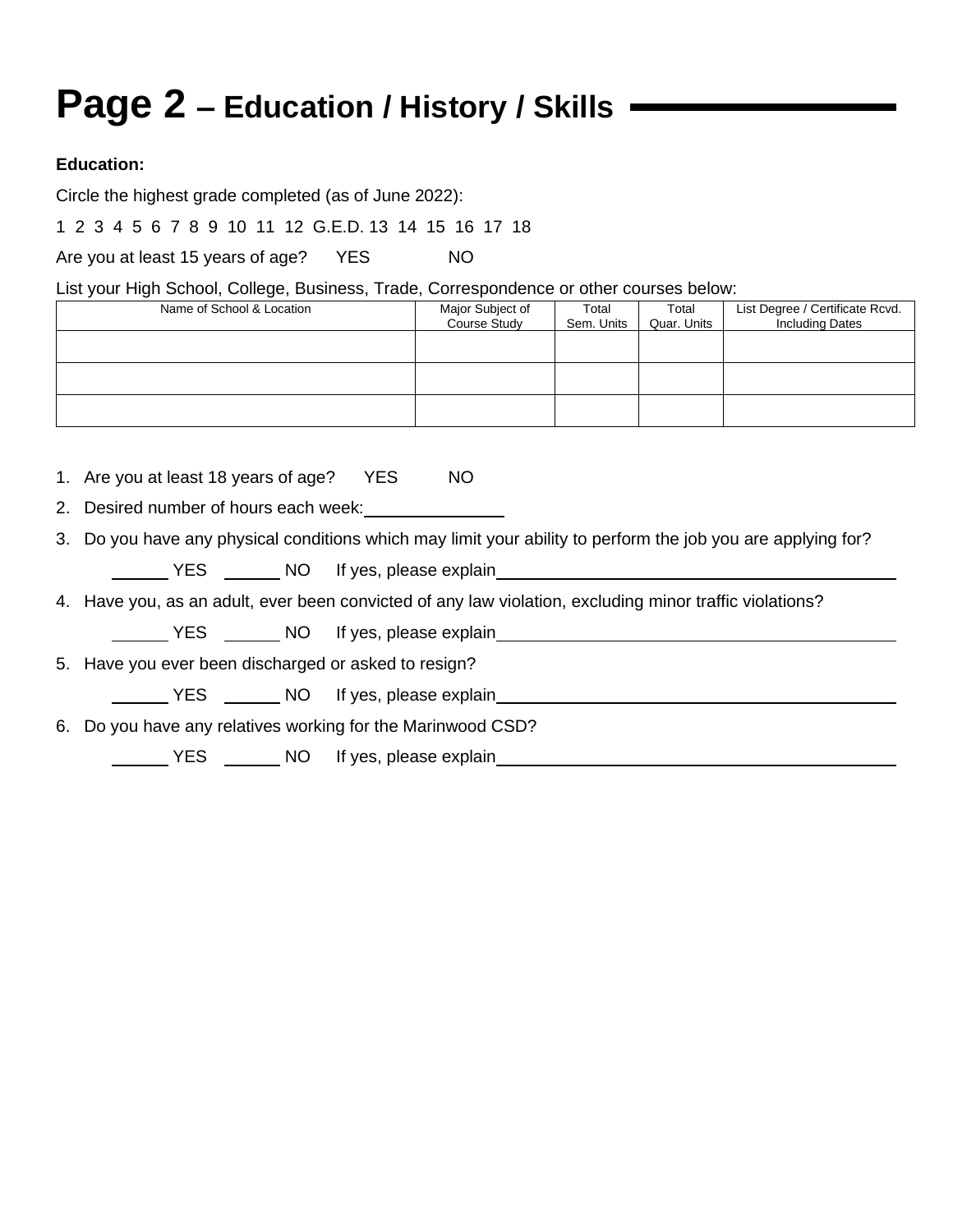### **Certifications / History / References - Page 3**

**Certifications:** Please list any certifications you hold that either are job-related or are required for the job. *If hired, Marinwood will offer Red Cross certification classes for staff. American Red Cross CPR/AED and First Aid for the Professional Rescuer certification is required.*

| Title                                             | Date Issued | <b>Expiration Date</b> |
|---------------------------------------------------|-------------|------------------------|
| CPR for the Professional Rescuer (Red Cross only) |             |                        |
| First Aid (Red Cross only)                        |             |                        |
| Other:                                            |             |                        |
| Other:                                            |             |                        |

**Employment History:** Please list any job-related voluntary or paid employment experience. Begin with your present or most recent position. Use additional sheets if necessary. You may submit a resume or other supporting documentation, but that does not substitute for completion of this section. **Do not write "see resume" in the "Duties" box. Present or past employers may be contacted.**

| From:               | To:                      | Employer              |      | Job Title                     |
|---------------------|--------------------------|-----------------------|------|-------------------------------|
| Mo./Yr.             | Mo./Yr.                  |                       |      |                               |
| Total<br>Yrs./Mos.  | <b>Hours</b><br>per week | <b>Street Address</b> | City | <b>Supervisors Name/Phone</b> |
| Salary: \$          |                          | Duties:               |      |                               |
|                     |                          |                       |      |                               |
| Reason for Leaving: |                          |                       |      |                               |
|                     |                          |                       |      |                               |

| From:<br>Mo./Yr.    | To:<br>Mo./Yr.           | Employer              |      | Job Title                     |
|---------------------|--------------------------|-----------------------|------|-------------------------------|
| Total<br>Yrs./Mos.  | <b>Hours</b><br>per week | <b>Street Address</b> | City | <b>Supervisors Name/Phone</b> |
| Salary: \$          |                          | Duties:               |      |                               |
| Reason for Leaving: |                          |                       |      |                               |

| From:<br>Mo./Yr.    | To:<br>Mo./Yr.           | Employer              |      | Job Title                     |
|---------------------|--------------------------|-----------------------|------|-------------------------------|
| Total<br>Yrs./Mos.  | <b>Hours</b><br>per week | <b>Street Address</b> | City | <b>Supervisors Name/Phone</b> |
| Salary: \$          |                          | Duties:               |      |                               |
| Reason for Leaving: |                          |                       |      |                               |

### **Professional References:** Please list three (3) **non-related** individuals that we may contact.

|    | Name: 2008. 2009. 2009. 2009. 2012. 2013. 2014. 2015. 2016. 2017. 2018. 2019. 2019. 2016. 2017. 2017. 2017. 20                                                                                                                 |                                 |
|----|--------------------------------------------------------------------------------------------------------------------------------------------------------------------------------------------------------------------------------|---------------------------------|
|    |                                                                                                                                                                                                                                |                                 |
| 2. |                                                                                                                                                                                                                                | Phone: <u>_________________</u> |
|    |                                                                                                                                                                                                                                |                                 |
| 3. |                                                                                                                                                                                                                                | Phone: _______________________  |
|    | Relationship to Applicant: Network and the set of the set of the set of the set of the set of the set of the set of the set of the set of the set of the set of the set of the set of the set of the set of the set of the set |                                 |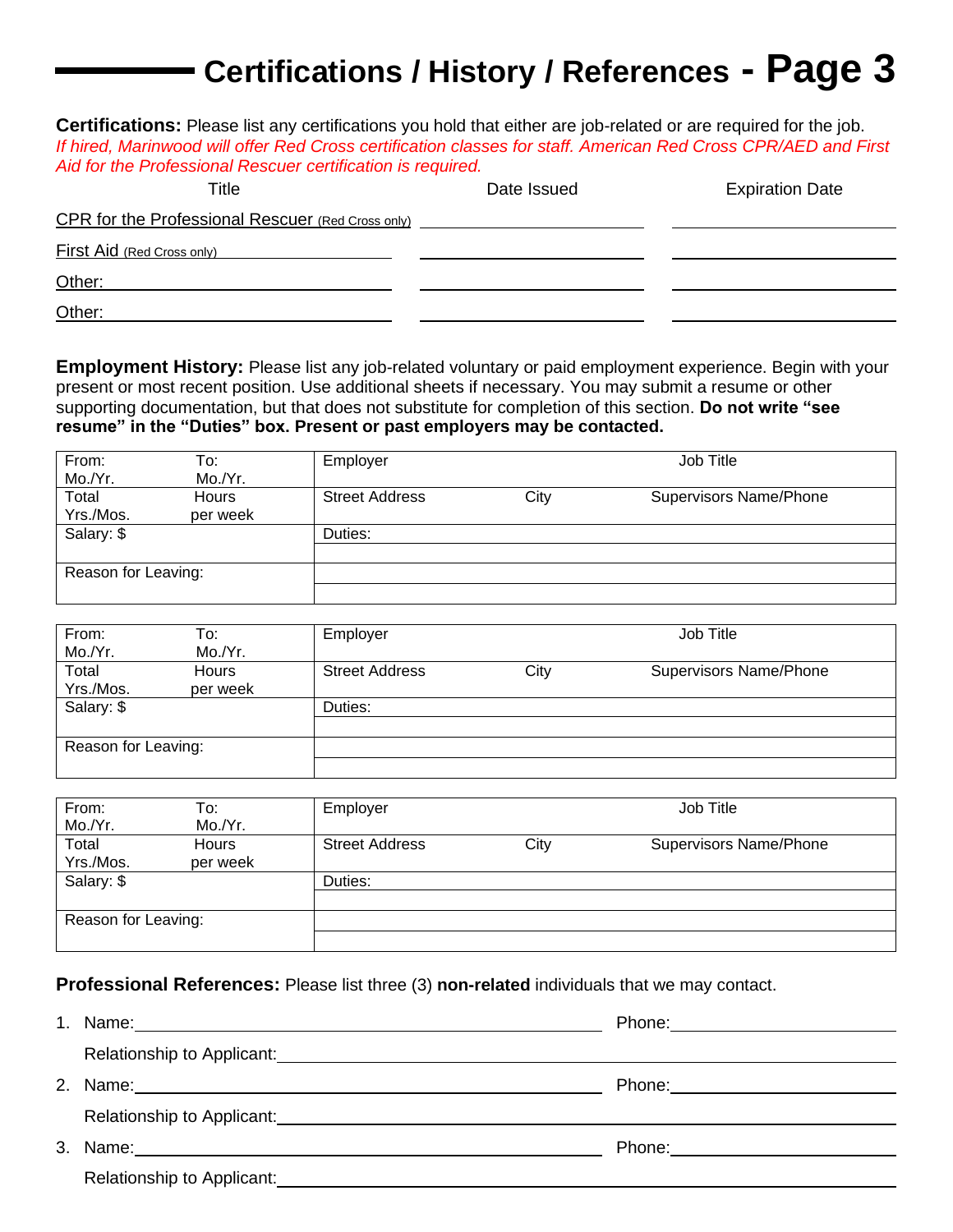### **Recommendations / Written Questions - Page 4**



**Letters of Recommendation**

**If you attend school (high school or college), and have not worked in the past, please attach two (2) letters of recommendation to your application. If you listed paid work experience on your application, you do not need to attach letters of recommendation. If you were a Marinwood Counselor-in-Training, you only need 1 letter of recommendation.**

**Letters of recommendation must come from a non-relative. Letters can be from the same people that you listed under "References" on page 3 (i.e. teacher, coach, employer, volunteer coordinator).**

**Applicants who do not have work experience will not be interviewed without 2 letters of recommendation.**

*Attach additional sheets as needed or attach typed answers.*

What is the perfect recipe to a great summer camp? What qualities should a camp counselor have and demonstrate?

**\_\_\_\_\_\_\_\_\_\_\_\_\_\_\_\_\_\_\_\_\_\_\_\_\_\_\_\_\_\_\_\_\_\_\_\_\_\_\_\_\_\_\_\_\_\_\_\_\_\_\_\_\_\_\_\_\_\_\_\_\_\_\_\_\_\_\_\_\_\_\_\_\_\_\_\_\_\_\_\_**

**\_\_\_\_\_\_\_\_\_\_\_\_\_\_\_\_\_\_\_\_\_\_\_\_\_\_\_\_\_\_\_\_\_\_\_\_\_\_\_\_\_\_\_\_\_\_\_\_\_\_\_\_\_\_\_\_\_\_\_\_\_\_\_\_\_\_\_\_\_\_\_\_\_\_\_\_\_\_\_\_**

**\_\_\_\_\_\_\_\_\_\_\_\_\_\_\_\_\_\_\_\_\_\_\_\_\_\_\_\_\_\_\_\_\_\_\_\_\_\_\_\_\_\_\_\_\_\_\_\_\_\_\_\_\_\_\_\_\_\_\_\_\_\_\_\_\_\_\_\_\_\_\_\_\_\_\_\_\_\_\_\_**

**\_\_\_\_\_\_\_\_\_\_\_\_\_\_\_\_\_\_\_\_\_\_\_\_\_\_\_\_\_\_\_\_\_\_\_\_\_\_\_\_\_\_\_\_\_\_\_\_\_\_\_\_\_\_\_\_\_\_\_\_\_\_\_\_\_\_\_\_\_\_\_\_\_\_\_\_\_\_\_\_**

**\_\_\_\_\_\_\_\_\_\_\_\_\_\_\_\_\_\_\_\_\_\_\_\_\_\_\_\_\_\_\_\_\_\_\_\_\_\_\_\_\_\_\_\_\_\_\_\_\_\_\_\_\_\_\_\_\_\_\_\_\_\_\_\_\_\_\_\_\_\_\_\_\_\_\_\_\_\_\_\_**

**\_\_\_\_\_\_\_\_\_\_\_\_\_\_\_\_\_\_\_\_\_\_\_\_\_\_\_\_\_\_\_\_\_\_\_\_\_\_\_\_\_\_\_\_\_\_\_\_\_\_\_\_\_\_\_\_\_\_\_\_\_\_\_\_\_\_\_\_\_\_\_\_\_\_\_\_\_\_\_\_**

**\_\_\_\_\_\_\_\_\_\_\_\_\_\_\_\_\_\_\_\_\_\_\_\_\_\_\_\_\_\_\_\_\_\_\_\_\_\_\_\_\_\_\_\_\_\_\_\_\_\_\_\_\_\_\_\_\_\_\_\_\_\_\_\_\_\_\_\_\_\_\_\_\_\_\_\_\_\_\_\_**

**\_\_\_\_\_\_\_\_\_\_\_\_\_\_\_\_\_\_\_\_\_\_\_\_\_\_\_\_\_\_\_\_\_\_\_\_\_\_\_\_\_\_\_\_\_\_\_\_\_\_\_\_\_\_\_\_\_\_\_\_\_\_\_\_\_\_\_\_\_\_\_\_\_\_\_\_\_\_\_\_**

**\_\_\_\_\_\_\_\_\_\_\_\_\_\_\_\_\_\_\_\_\_\_\_\_\_\_\_\_\_\_\_\_\_\_\_\_\_\_\_\_\_\_\_\_\_\_\_\_\_\_\_\_\_\_\_\_\_\_\_\_\_\_\_\_\_\_\_\_\_\_\_\_\_\_\_\_\_\_\_\_**

Why would you make a great camp counselor? What contributions can you make at camp? What past experience do you think you can use for this job?

**\_\_\_\_\_\_\_\_\_\_\_\_\_\_\_\_\_\_\_\_\_\_\_\_\_\_\_\_\_\_\_\_\_\_\_\_\_\_\_\_\_\_\_\_\_\_\_\_\_\_\_\_\_\_\_\_\_\_\_\_\_\_\_\_\_\_\_\_\_\_\_\_\_\_\_\_\_\_\_\_**

**\_\_\_\_\_\_\_\_\_\_\_\_\_\_\_\_\_\_\_\_\_\_\_\_\_\_\_\_\_\_\_\_\_\_\_\_\_\_\_\_\_\_\_\_\_\_\_\_\_\_\_\_\_\_\_\_\_\_\_\_\_\_\_\_\_\_\_\_\_\_\_\_\_\_\_\_\_\_\_\_**

**\_\_\_\_\_\_\_\_\_\_\_\_\_\_\_\_\_\_\_\_\_\_\_\_\_\_\_\_\_\_\_\_\_\_\_\_\_\_\_\_\_\_\_\_\_\_\_\_\_\_\_\_\_\_\_\_\_\_\_\_\_\_\_\_\_\_\_\_\_\_\_\_\_\_\_\_\_\_\_\_**

**\_\_\_\_\_\_\_\_\_\_\_\_\_\_\_\_\_\_\_\_\_\_\_\_\_\_\_\_\_\_\_\_\_\_\_\_\_\_\_\_\_\_\_\_\_\_\_\_\_\_\_\_\_\_\_\_\_\_\_\_\_\_\_\_\_\_\_\_\_\_\_\_\_\_\_\_\_\_\_\_**

**\_\_\_\_\_\_\_\_\_\_\_\_\_\_\_\_\_\_\_\_\_\_\_\_\_\_\_\_\_\_\_\_\_\_\_\_\_\_\_\_\_\_\_\_\_\_\_\_\_\_\_\_\_\_\_\_\_\_\_\_\_\_\_\_\_\_\_\_\_\_\_\_\_\_\_\_\_\_\_\_**

**\_\_\_\_\_\_\_\_\_\_\_\_\_\_\_\_\_\_\_\_\_\_\_\_\_\_\_\_\_\_\_\_\_\_\_\_\_\_\_\_\_\_\_\_\_\_\_\_\_\_\_\_\_\_\_\_\_\_\_\_\_\_\_\_\_\_\_\_\_\_\_\_\_\_\_\_\_\_\_\_**

**\_\_\_\_\_\_\_\_\_\_\_\_\_\_\_\_\_\_\_\_\_\_\_\_\_\_\_\_\_\_\_\_\_\_\_\_\_\_\_\_\_\_\_\_\_\_\_\_\_\_\_\_\_\_\_\_\_\_\_\_\_\_\_\_\_\_\_\_\_\_\_\_\_\_\_\_\_\_\_\_**

**\_\_\_\_\_\_\_\_\_\_\_\_\_\_\_\_\_\_\_\_\_\_\_\_\_\_\_\_\_\_\_\_\_\_\_\_\_\_\_\_\_\_\_\_\_\_\_\_\_\_\_\_\_\_\_\_\_\_\_\_\_\_\_\_\_\_\_\_\_\_\_\_\_\_\_\_\_\_\_\_**

**\_\_\_\_\_\_\_\_\_\_\_\_\_\_\_\_\_\_\_\_\_\_\_\_\_\_\_\_\_\_\_\_\_\_\_\_\_\_\_\_\_\_\_\_\_\_\_\_\_\_\_\_\_\_\_\_\_\_\_\_\_\_\_\_\_\_\_\_\_\_\_\_\_\_\_\_\_\_\_\_**